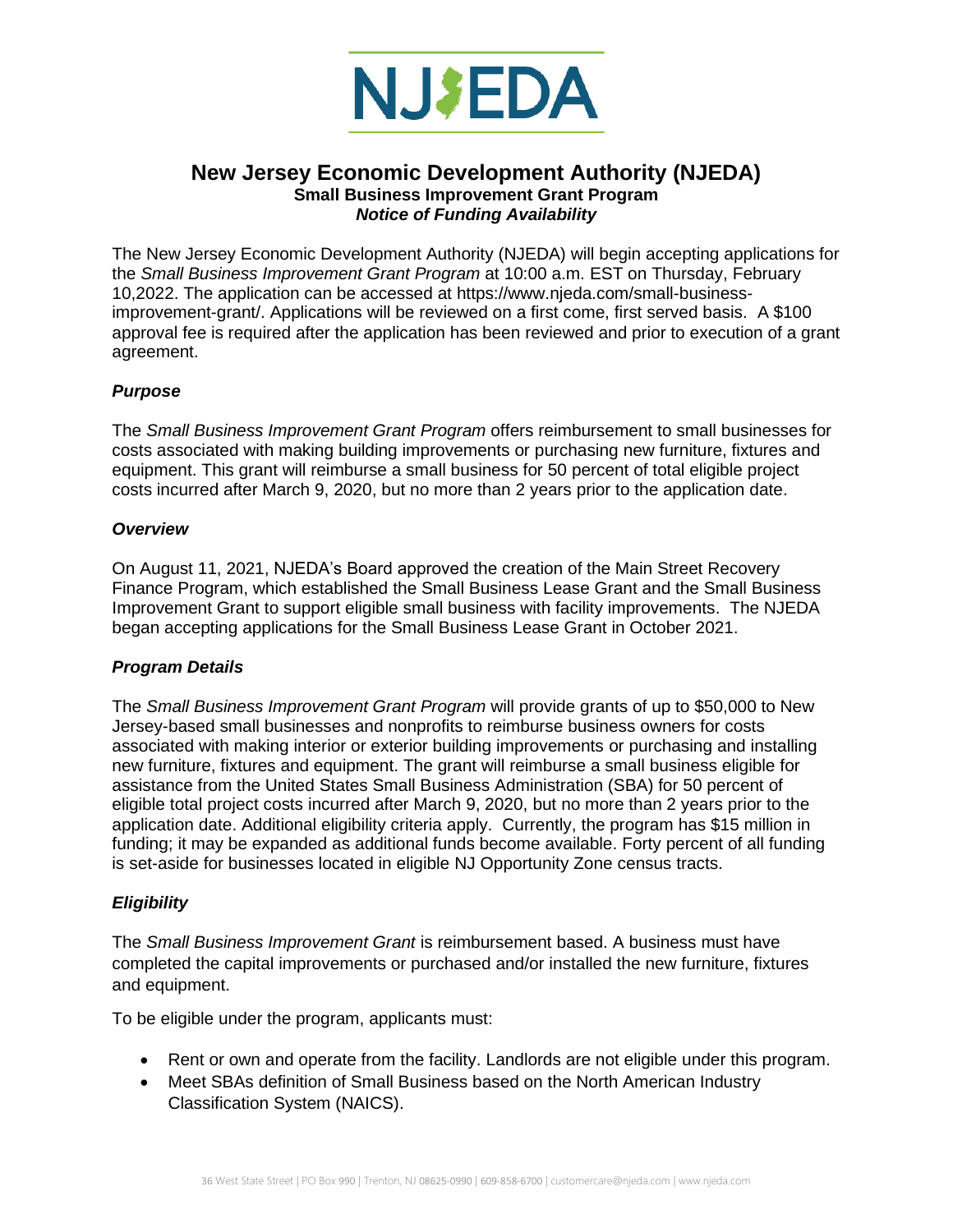- Have a total project cost of at least \$5,000, and have incurred that cost on or after March 9, 2020, with the capital improvement work having commenced no more 2 years prior to date of application.
- Provide a WR-30 or equivalent payroll documentation.
- Provide a current tax clearance certificate prior to approval.
- Be in good standing with the Department of Labor.
- Be in good standing with the Department of Environmental Protection.
- Certify at application that they are not in default with any other EDA or State assistance.
- Certify that all the information and documentation provided to the NJEDA is true and accurate.

Businesses defined as "home-based businesses" may only receive reimbursement for new equipment purchased and/or installed. Home-based businesses are not eligible for reimbursement for renovation or improvement projects. Non-profits and for-profit businesses are eligible to apply. Applicants are eligible to receive a Small Business Lease Grant and *Small Business Improvement Grant* for the same location. Applicants are limited to one application per Employer Identification Number (EIN). Applicants operating from multiple locations under a single EIN are limited to one application under the sole EIN, but may pool project costs from multiple locations into a single application.

After execution of the grant agreement, the receiving entity must:

- Commit to paying each full-time and part-time employee not less than \$15 per hour or 120 percent of the minimum wage, whichever is higher. For tipped employees, the small business shall not pay less than 120 percent of the minimum wage. Businesses that receive grant funding of up to \$25,000 must comply with these wage requirements for two years. Businesses that receive grant funding of greater than \$25,000 must comply with these wage requirements for four years. Non-compliance with these wage requirements will result in repayment of the grant to the NJEDA.
- Remain in the location for a period of time based on the amount of the grant. For grants of up to \$25,000, the entity must remain in the location for at least two years. For grants of greater than \$25,000, the entity must remain in the location for at least four years. Non-compliance with this requirement will result in repayment of the grant to the NJEDA.

Additional eligibility requirements may apply to ensure that the applicant is eligible. This may include, but is not limited to:

- An acknowledgement and agreement that grant proceeds be applied to eligible uses only.
- Projects with costs over \$50,000 must comply with Green Building Standards for lighting and mechanical work.
- Affirmative action standards apply to contractors with four or more employees.

Finally, prohibited businesses include, but are not limited to: gambling or gaming activities; the conduct or purveyance of "adult" (i.e., pornographic, lewd, prurient, obscene or otherwise similarly disreputable) activities, services, products or materials (including nude or semi-nude performances or the sale of sexual aids or devices); any auction or bankruptcy or fire or "lost